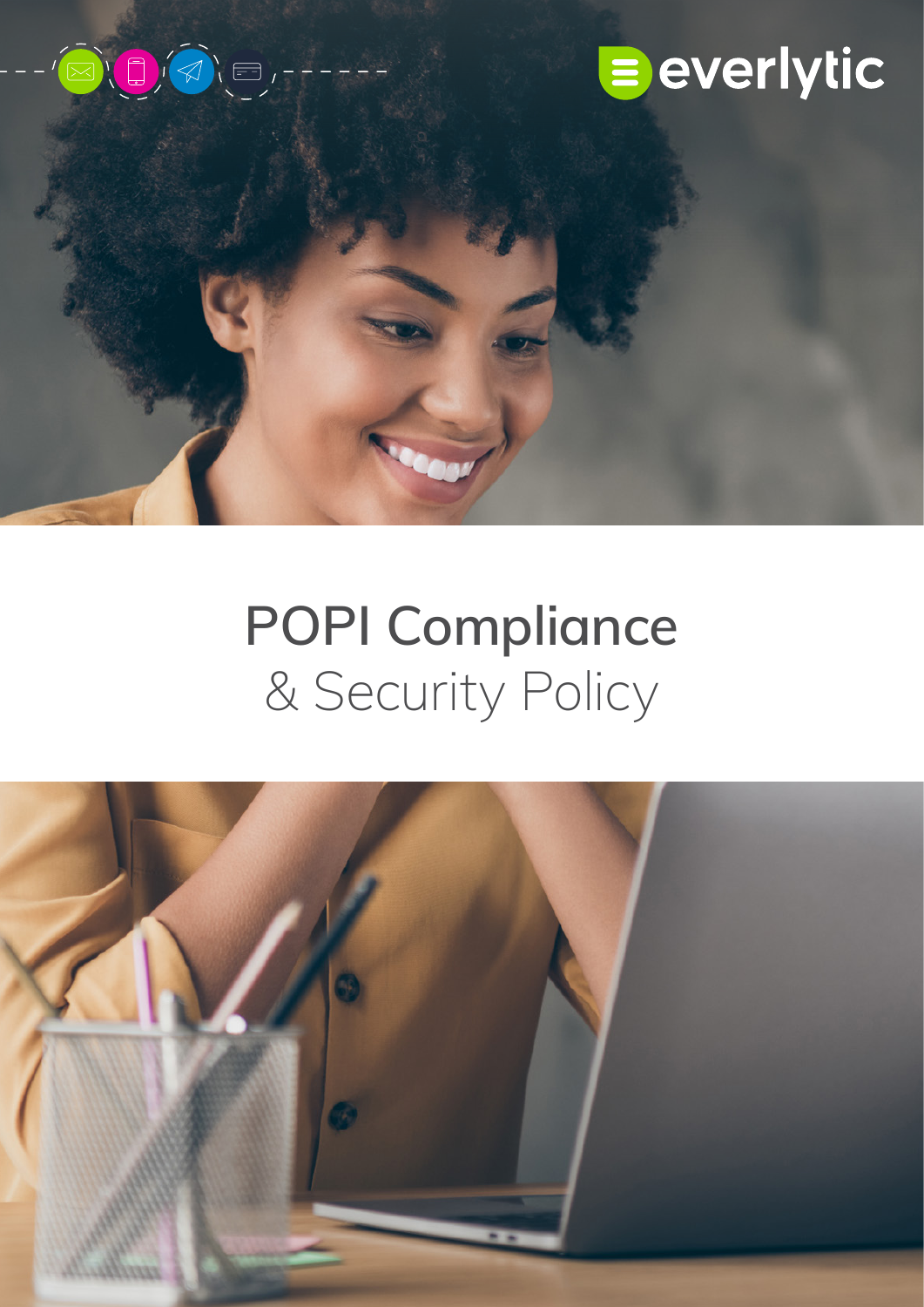# Contents

| 1. |      |  |  |  |  |  |  |  |  |
|----|------|--|--|--|--|--|--|--|--|
|    | 1.1  |  |  |  |  |  |  |  |  |
|    | 1.2  |  |  |  |  |  |  |  |  |
|    | 1.3  |  |  |  |  |  |  |  |  |
|    | 1.4  |  |  |  |  |  |  |  |  |
|    | 1.5  |  |  |  |  |  |  |  |  |
|    |      |  |  |  |  |  |  |  |  |
| 2. |      |  |  |  |  |  |  |  |  |
|    | 2.1  |  |  |  |  |  |  |  |  |
|    |      |  |  |  |  |  |  |  |  |
|    |      |  |  |  |  |  |  |  |  |
|    |      |  |  |  |  |  |  |  |  |
|    | 2.2  |  |  |  |  |  |  |  |  |
|    |      |  |  |  |  |  |  |  |  |
|    |      |  |  |  |  |  |  |  |  |
|    |      |  |  |  |  |  |  |  |  |
|    | 2.3  |  |  |  |  |  |  |  |  |
|    |      |  |  |  |  |  |  |  |  |
|    |      |  |  |  |  |  |  |  |  |
|    |      |  |  |  |  |  |  |  |  |
|    | 2.4  |  |  |  |  |  |  |  |  |
|    | 2.5  |  |  |  |  |  |  |  |  |
|    | 2.6  |  |  |  |  |  |  |  |  |
|    | 2.7  |  |  |  |  |  |  |  |  |
|    | 2.8  |  |  |  |  |  |  |  |  |
|    | 2.9  |  |  |  |  |  |  |  |  |
|    | 2.10 |  |  |  |  |  |  |  |  |
|    | 2.11 |  |  |  |  |  |  |  |  |
| 3. |      |  |  |  |  |  |  |  |  |
|    | 3.1  |  |  |  |  |  |  |  |  |
|    | 3.2  |  |  |  |  |  |  |  |  |
|    | 3.3  |  |  |  |  |  |  |  |  |
|    | 3.4  |  |  |  |  |  |  |  |  |
|    |      |  |  |  |  |  |  |  |  |
|    |      |  |  |  |  |  |  |  |  |
|    |      |  |  |  |  |  |  |  |  |
|    |      |  |  |  |  |  |  |  |  |
|    |      |  |  |  |  |  |  |  |  |
|    |      |  |  |  |  |  |  |  |  |
|    |      |  |  |  |  |  |  |  |  |
|    |      |  |  |  |  |  |  |  |  |
|    |      |  |  |  |  |  |  |  |  |
|    |      |  |  |  |  |  |  |  |  |
|    |      |  |  |  |  |  |  |  |  |
|    |      |  |  |  |  |  |  |  |  |
|    |      |  |  |  |  |  |  |  |  |

All documents are confidential to Prefix Technologies (Pty) Ltd trading as Everlytic. Proprietary information presented in this document may not be used without written consent from Prefix Technologies and remains exclusiv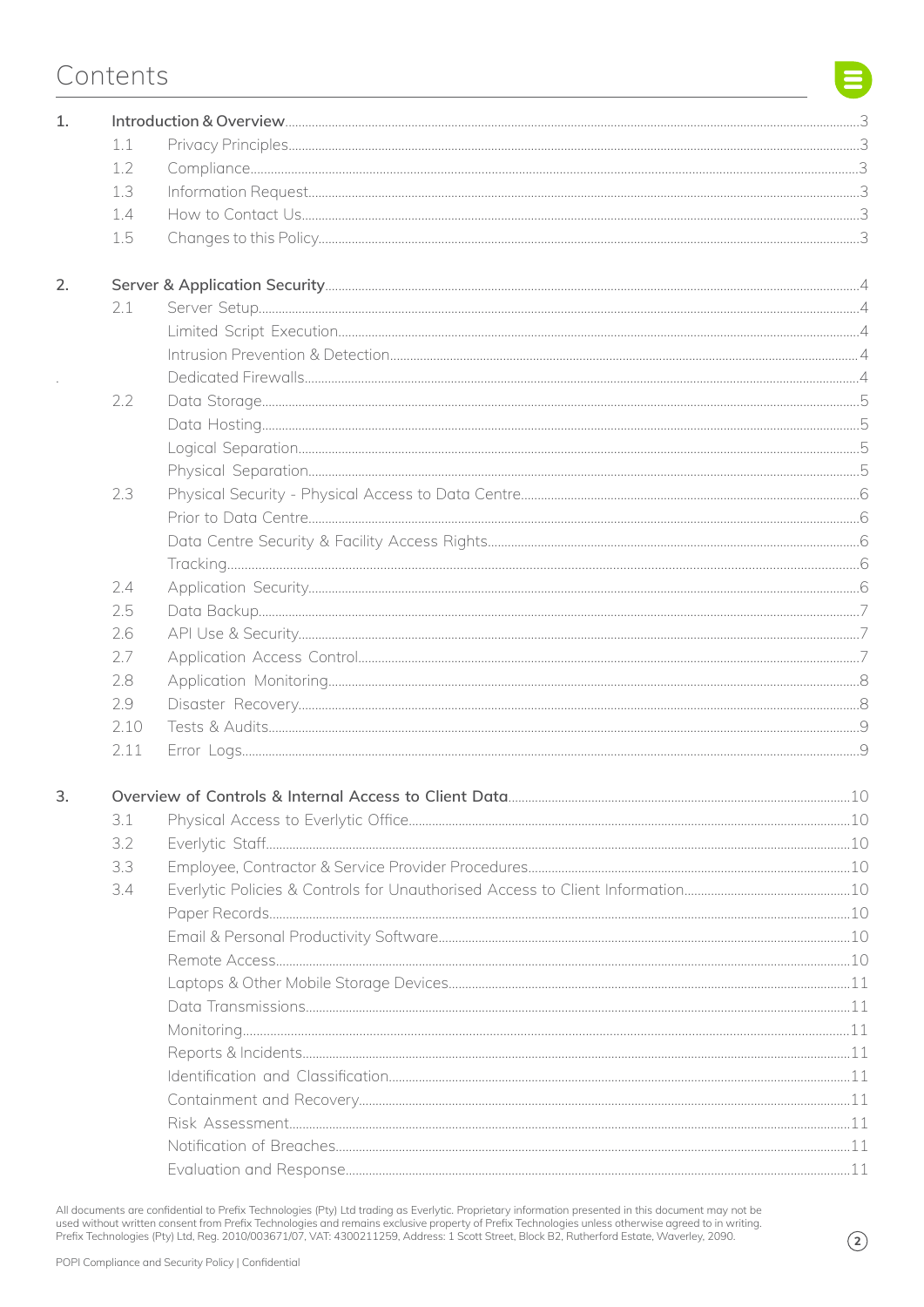

This POPI Compliance and Security Policy describes how we handle your information when you use our software and services. This Policy was last revised on 11 May 2020 - date changes are implemented.

# **In compliance with POPI, Everlytic has two roles and responsibilities:**

- We are the responsible party regarding the client's personal information: company details, staff / user details, such as email addresses, phone numbers, billing details, and other information used to do business.
	- We are the service provider or operator regarding the personal information that the client uploads in the form of a database, distribution list, or the like.

# **1.1 Privacy Principles**

As your service provider, stewardship of your data is critical to us and a responsibility that we embrace. We abide by the following principles when collecting, recording, storing, disseminating, and destroying personal information, and responding to government requests for our users' data:

- **• Choice and consent:** We will not contact / solicit you unless you have given us your consent to do so.
- **• Transparency:** We let you know up front that we will be processing your data in fulfilment of your request.
- **• Accountability and security:** We take measures to ensure data is kept safe and prevent loss of, damage to, or unauthorised destruction of personal information, and unlawful access to or processing of personal information.
- **• Access:** We will give you access to any of your personal information that you request, unless the request is unlawful.

 Client data is always treated as confidential and for the sole purpose of rendering services to you.

# **1.2 Compliance**

Everlytic is compliant with the following:

- Protection of Personal Information Act (POPI)
- CPA Section 11
- Electronic Communications Act of 2002 (ECT)

#### **1.3 Information Request**

**By Existing Client:** If your personally identifiable information changes (e.g. your email address or cell phone number), or if you no longer desire to use or access the service, Everlytic encourages you to correct, update, or remove the personal information that you provided. This can be done by contacting us directly.

**By Data Subject:** In the event that a data subject (i.e. a contact in your email or SMS list) would like access to their data, requests must be submitted to us in writing. Requests for personal information will be handled in accordance with the POPI Act as outlined in our Subject Access Request Policy.

**In the unlikely event that there is a data breach** (e.g personal information has been compromised in your data on Everlytic): Notification will be sent to the responsible party. Everlytic's response procedure for requests for customer data from regulatory authorities, courts, law enforcement authorities, and other third parties, is outlined in our Data Breach Response and Notification Procedure Policy.

For any requests outside of these two documents, we engage our lawyers for legal advice.

# **1.4 How to Contact Us**

 Our Information Officer and Managing Director is JanDirk Engelbrecht.

If you would like to access, correct, amend, or delete any personal information we have about you, register a complaint, or simply want more information, contact our compliance department [compliance@everlytic.com](mailto:compliance%40everlytic.com?subject=), your client relationship manager, [support@everlytic.com,](mailto:support%40everlytic.com?subject=) or by post to Everlytic.

Physical Address: Block B2, Rutherford Estate, 1 Scott Street, Waverley, 2090 Postal Address: PO Box 1653, Parklands, 2121, South Africa

Please relay any questions you have pertaining to our above-stated policies to our Compliance or Support Department by emailing us at  [compliance@everlytic.com](mailto:compliance%40everlytic.com?subject=) or [support@everlytic.com](mailto:support%40everlytic.com?subject=) or call our office on +27 (0)11 447 6147.

# **1.5 Changes to this Policy**

If we make any material changes, we will notify you by email or by providing the revised policy on our website. Your continued use of our services following the update means that you accept Everlytic's updated POPI Compliance & Security Policy.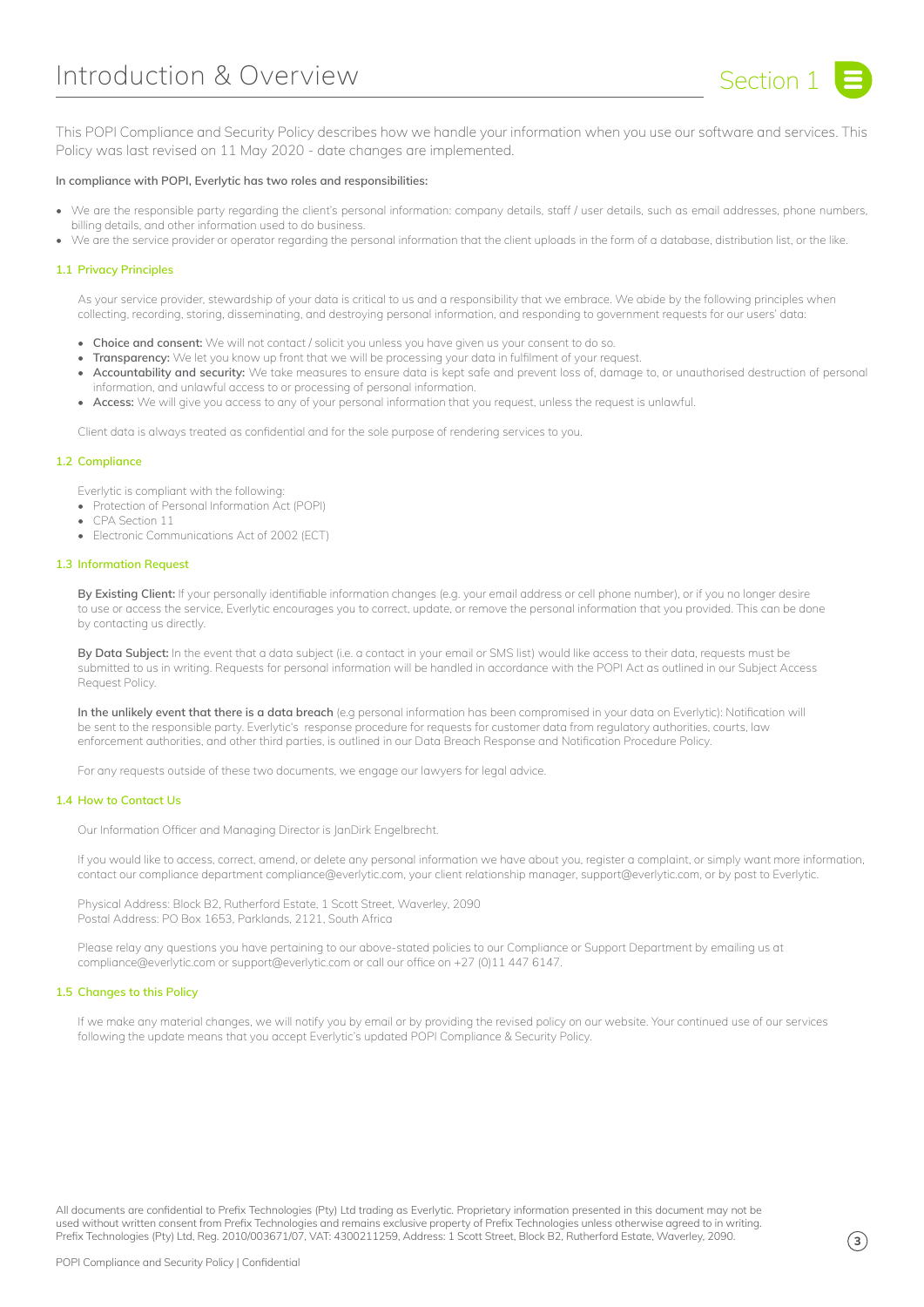

# **2.1 Server Setup**

Our servers are set up for high performance and uptime. We use a fully redundant and load-balanced setup to run our application, ensuring high availability and data security. Our server setup includes the following:

# **Web servers**

**Database servers:** Our data is hosted by Databank in the United States and Microsoft Azure in South Africa.

**Mail Transfer Agents (MTA):** The MTA is a software program that transfers messages from one computer to another. The major functions of the MTA are:

- Accepting messages originating from the user agent and forwarding them to their destination (other user agents).
- Receiving all messages that are transmitted from other user agents for further transmission.
- Keeping track of each and every activity, analysing, and storing the recipient list to perform future routing functions.
- Sending auto-responses about non-delivery when a message does not reach its intended destination.

Global Content Delivery Networks (CDN): A CDN is a network of servers that deliver webpages and email content to readers, depending on where they are in the world.

**Backup Servers:** In our network, the backup servers store all our data to prevent data loss.



#### **Limited Script Execution**

We do not allow scripts to be executed in any location that the application has access to.

# **Intrusion Prevention & Detection**

- All requests that enter our intrusion prevention and detection systems (IPS / IDS) go through a deep packet inspection and are analysed for legitimacy. • Databank's IPS / IDS systems monitor traffic in real-time at gigabit speeds, and block over 2 million attacks per day. Rules are updated routinely and include most zero-day exploits.
- On Azure servers, packets are inspected in real-time using our Web Application Firewall on the layer 7 network gateway, protecting our application from various web vulnerabilities and attacks.

#### **Dedicated Firewalls**

- Firewalls limit ingress and egress traffic, perform state-full packet inspections, and establish VPN connectivity to your offices and for remote users. • Our international servers (Databank) use dedicated high-performance Cisco ASA firewalls to achieve complete isolation between each client's
- installations. Because each client's security needs are different, our firewall administrators work with you to tune your firewall's specific rules. • Our Local Servers (Azure) use a high-performance, auto-scaled, layer-7 gateway with a WAF, combined with NSGs. Each application layer in Azure is
- divided and isolated on their own subnets with their own NSG rules.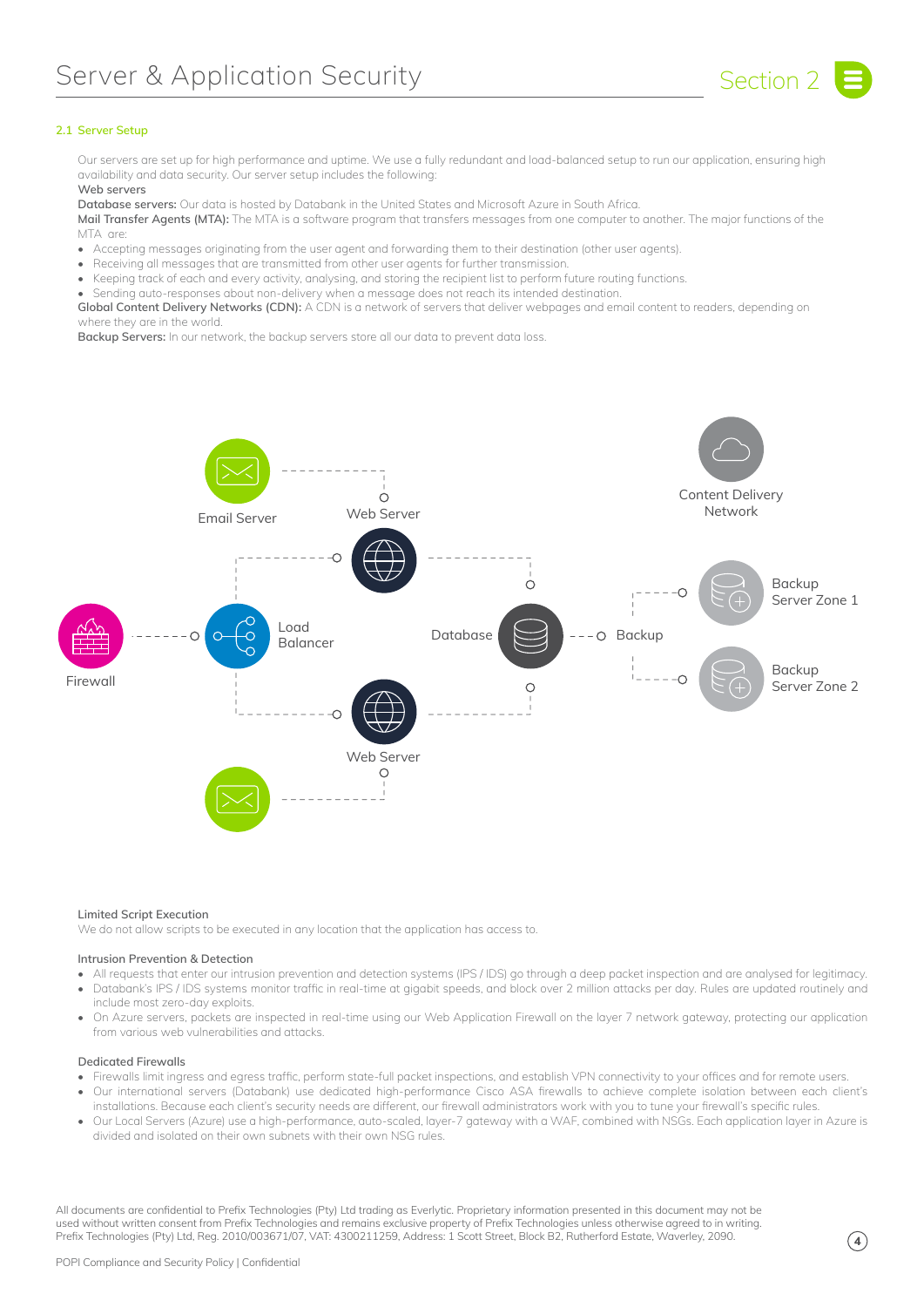

# **2.2 Data Storage**

Our data storage is handled in the following manner:

# **Data Hosting**

- We use both local and international servers to host our data.
- The international servers are hosted by Databank in the United States and the local South African servers are hosted by Microsoft Azure.
- We are currently in the process of moving all our infrastructure to Microsoft Azure, where most of our data will be hosted locally with an additional option to host data at any Azure datacenter in the world.

# **Logical Separation**

Data is logically separated, but not physically. However, it is segregated inside the solution. Our database structure is a relational database and each contact record contains a relational customer key. Clients can only see their own contacts due to relational key restrictions.

# **Physical Separation**

The client may request that data be stored in a separate physical database. There are various options for this, including each application being separated with separate URL logins and user credentials.

With our Private Security option, we have dedicated servers available too, hosted on the cloud.

Everlytic's **Private Security offering** is a privately hosted extension of our Advanced service level agreement. It's designed for companies that require their data to be hosted on exclusive and dedicated servers where custom policies can be applied.

It has additional security measures like:

- A private / dedicated server for database hosting.
- Exclusive encryption keys used for data at rest and database backups.

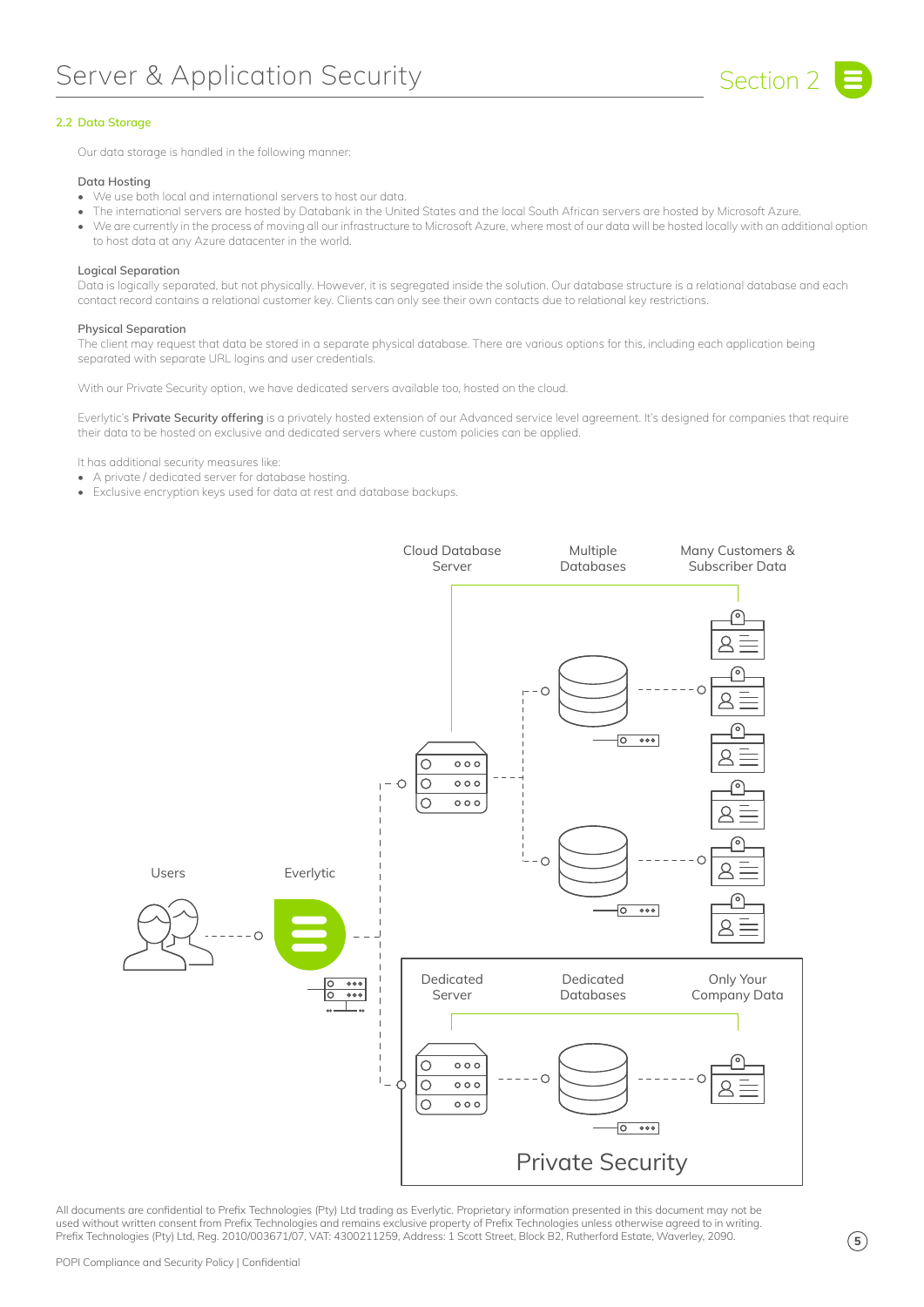

# **2.3 Physical Security - Physical Access to Data Centre**

# **Prior to Data Centre**

- Restricted parking on the premises
- Restricted access to the facility
- Signs identifying the data centre facility
- Guard at entrance
- Photo identification required
- Business identification required (photo ID or business card)
- Sign-in / sign-out process

# **Data Centre Security & Facility Access Rights**

- Restricted access to the data centre facility
- Keypad access
- Signs posted for restricted access to data center
- Unique access ID for each employee
- No generic IDs granted for vendors, maintenance, or others
- Process for granting / revoking data center access
- Escort required for visitors
- Escort required for vendor and maintenance workers
- Periodic reconciliation of staff with data centre access

# **Tracking**

- Live monitoring of access
- Digital log of door access
- Written visitor log in restricted data centre area
- Camera placement at all door access points
- Camera placement at aisles / cages
- Digital and analogue, motion CCTV system
- One-day CCTV recording cycle
- Ninety-day CCTV storage beyond normal recording cycle

# **2.4 Application Security**

Everlytic has been developed with application security in mind from the very beginning. The product has been written to prevent and withstand attacks common to web-based applications. We use industry-standard safeguards to stand up to the following types of attacks:

#### **SQL Injection Attacks**

 Data filtering and escape mechanisms prevent attack via SQL malware scripts. Additionally, all queries run on the database use bound parameters (a method of escaping input) or MySQL escaped strings to prevent SQL injections.

#### **Cross-Site Scripting Attacks**

All input is validated and type cast to ensure input data is valid. Output data from the database is also sanitised before displayed on the interface. Additionally, we include the X-XSS-Protection header in requests to enable and enforce the XSS filter built into web browsers.

# **File System Monitoring**

 Attackers commonly target the file system on an application server. To counter these attacks, we have mechanisms in place that monitor for any unauthorised file system changes. If any change is detected, the application is shut down and we are alerted to the problem so we can investigate the issue.

#### **Session Management**

We use PHP session management. It is a robust, trusted mechanism. Furthermore, we namespace and segregate all session data.

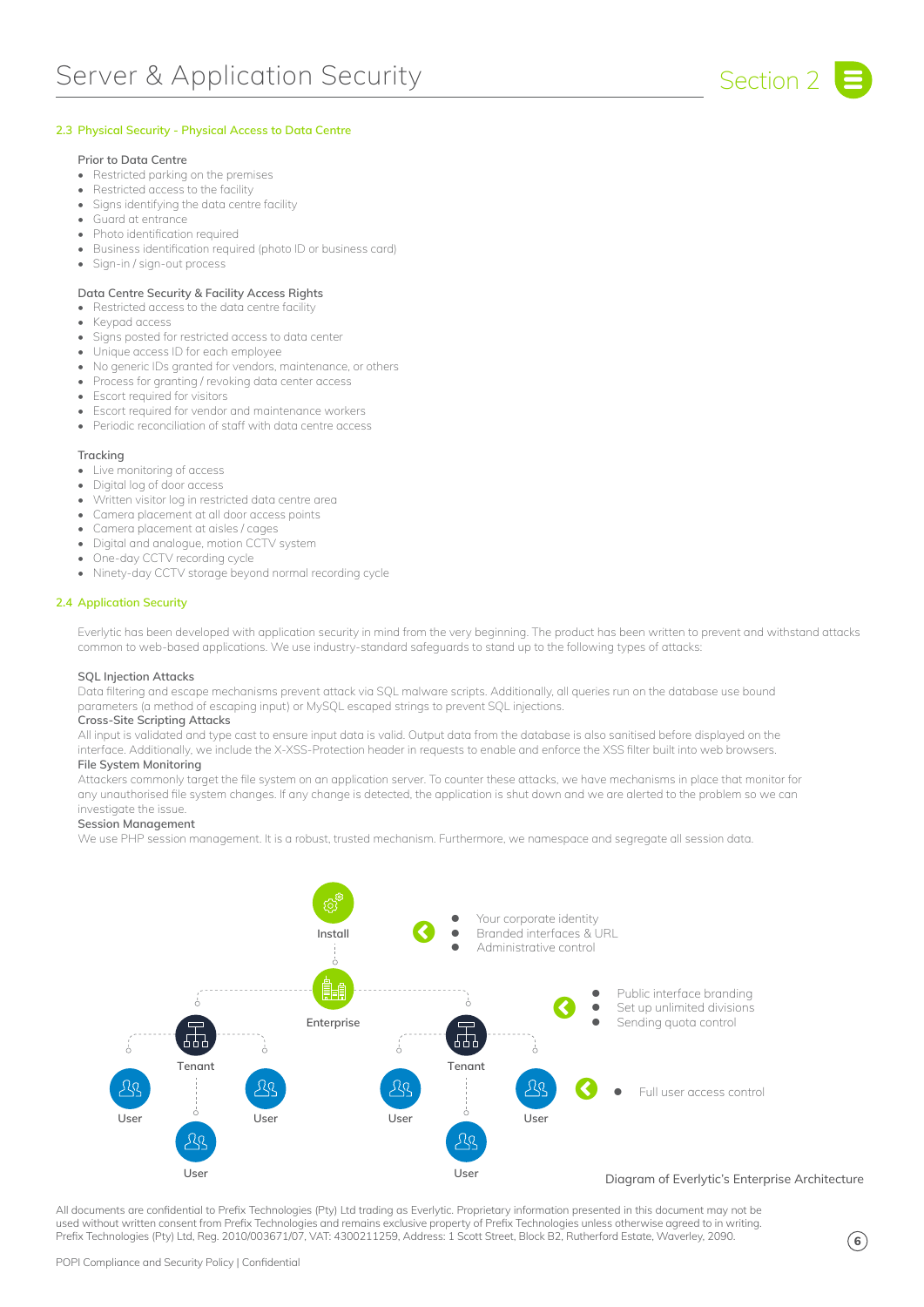

# **2.5 Data Backups**

As we handle extremely sensitive data, we have taken every precaution to safeguard our clients' data.

#### **Backups**

 All backups are treated as private and confidential. No data will be shared with a third party unless we are legally obligated to. All backups, both onsite and offsite, are stored in a secure private location, and backed-up files are encrypted at rest.

# **Daily Backups**

We do daily snapshot backups for every account holder. All data is backed up, including contact data, messages, and reports. These daily backups are kept onsite for 30 days. We perform two types of backups: physical and logical. With physical backups, we backup the entire server and data on site and remotely. With logical backups, we backup the database exclusively, both locally and remotely.

#### **Offsite Backups (Weekly)**

Complete weekly backups are performed for every account. These backups are stored offsite for 90 days.

#### **Encryption**

 Data is stored in a Relational Database, which is only accessible with username, password, and firewall access.

 Although the data is not encrypted at rest, it is stored in the files of the database management system, MySQL Enterprise, and cannot be accessed from the database unless the necessary login details are correct. The database servers exist behind a secure firewall and root access to the servers is not possible.

- **• Secure ISP:** Our internet service provider uses the highest security protocol.
- **• SFTP:** Everlytic transfers files using a secure data stream.
- **• HTTPS:** This secure layer encrypts and decrypts user page requests and pages returned by the server.
- **• Secure MTA:** Our MTA uses strict security measures to make sure all messages are secure during transfer.

# **2.6 API Use & Security**

Everlytic offers a full range of API methods to integrate external data sources and expose all the raw data produced by the platform. The range includes data submission and manipulation, campaign dispatch, and analytics for both email and SMS respectively.

To integrate with Everlytic via our API platform, an API key and a URL are required. All API calls are authenticated via the unique API key.

- **• API Key:** The API key is generated on the user profile. API keys are generated per user.
- **• URL:** The URL used by each user to access their Everlytic software. Everlytic validates all API commands to ensure that the values given are correct.

Everlytic monitors the use of the API to ensure no abuse of the API. Please refer to API use policy.

# **HTTPS**

To keep things as simple as possible, we use Basic Authentication on all our endpoints. Here are some of the reasons why:

- **• Security:** Because we enforce SSL, the basic authentication headers are encrypted in transit.
- **• Speed:** Because of the increased security, requests using Basic Authentication can send the user's credentials in the initial requests, instead of having an extra request to negotiate the connection each time.
- **• Simplicity:** Basic Authentication is simple and easy to implement. It's also widely supported by libraries, browsers, and frameworks.

# **2.7 Application Access Control**

We use industry-standard procedures and protocols to ensure the highest levels of access control.

#### **Secure Login**

We take every possible precaution to ensure that only authorised parties can log into the system. Users have the option to enable multi-factor authentication as well.

# **IP Locking**

As with browser-based access to Everlytic, the API access can also be locked to your IP, so it is only available to users on your network.

#### **Passwords**

- For security reasons, we do not share the specifics of application password encryption. At a high level, our passwords are double encrypted, and only forward validation is possible.
- All passwords are encrypted, including those used for API integrations. The passwords are encrypted in such a way that they can't be decrypted.
- Users can change their password within the application using the 'forgot password' function. A user can only change his or her password this way.
- Furthermore, the "Remember Me" function has a rotating authentication key.
- Passwords are bound by length and complexity requirements.

# **Brute Force Attack Prevention**

Our authentication system detects and limits the effectiveness of a brute force attack.

# **Failed Login Notifications**

 Administrators can set up notifications on failed login attempts on their account.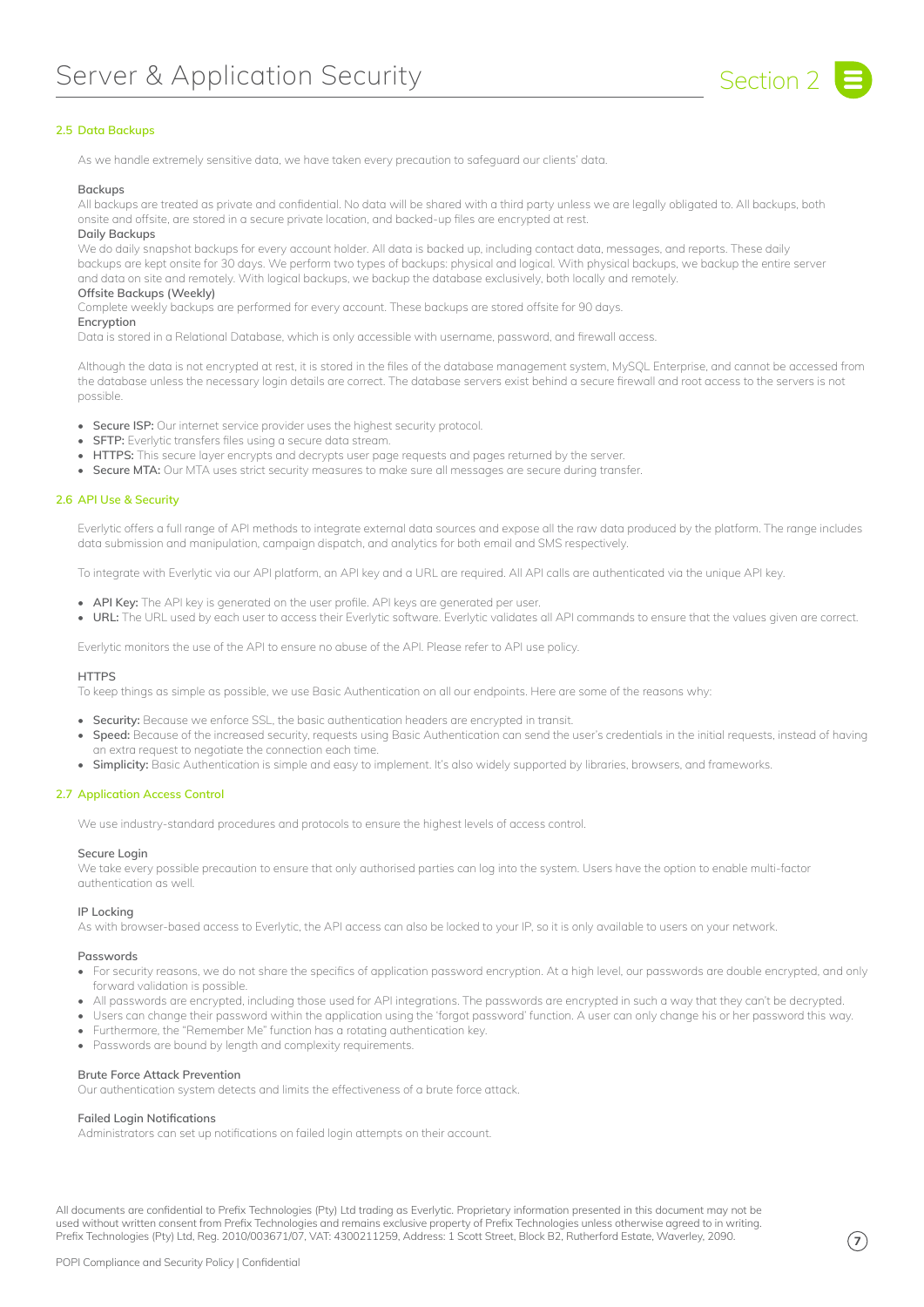# **User Access Control**

 User access is managed at the application level. The client nominates an internal Enterprise Administrator who can define normal user access, user rights, and passwords. Access to subsets of features can be accommodated by creating users with access to silos of information, housed per department in the product hierarchy. IP restriction per enterprise is available on request.

#### **Administrator**

Admin users can change their passwords, access message reports, and create new messages. These users have additional rights:

- Enterprise users have access to all tenants through remote login.
- They can change another user's password, but not view it.
- Admin users can create additional tenants and users.
- They can also define user access rights.

Normal users can edit their user information and password.

# **User Access Rights can be set by the Administrator.**

| <b>Properties</b>  | <b>Settings</b> | <b>Access Rights</b> |   |                 |                 |     |   |              |   |              |                                                                                     |                            |   |
|--------------------|-----------------|----------------------|---|-----------------|-----------------|-----|---|--------------|---|--------------|-------------------------------------------------------------------------------------|----------------------------|---|
| <b>Contacts</b>    |                 |                      |   |                 |                 |     |   |              |   |              |                                                                                     |                            |   |
|                    |                 |                      |   |                 |                 |     |   |              |   |              | Allow all Access View Add Edit Delete Search Report Notification Duplicates Bounces |                            |   |
| <b>Contacts</b>    |                 |                      | □ | ☑               | ☑               | ☑ ☑ |   | $\geq$       | ☑ | ☑            | $\triangledown$                                                                     |                            | ☑ |
| Lists              |                 |                      | □ | ☑               | $\triangledown$ | ☑   | ☑ | $\checkmark$ |   |              |                                                                                     |                            |   |
| List groups        |                 |                      | □ | ☑               | $\triangledown$ | ☑   | ☑ | $\checkmark$ |   |              |                                                                                     |                            |   |
| <b>Bulk update</b> |                 |                      | □ | $\triangledown$ |                 |     |   |              |   | $\checkmark$ |                                                                                     |                            |   |
| Import             |                 |                      | □ | ☑               |                 |     |   |              |   |              | ☑                                                                                   | $\color{red}\triangledown$ |   |
| Export             |                 |                      | □ | ☑               |                 |     |   |              |   |              |                                                                                     |                            |   |

#### **Super Administrator**

 The Super Administrator is a special user that has full access to Everlytic. Use of this account is restricted to specific staff at Everlytic. Each authorised staff member has their own super administrator login details for monitoring purposes. Everlytic staff are notified immediately if a super admin password is changed. Any unauthorised changes will result in the user immediately being disabled.

#### **2.8 Application Monitoring**

#### **Access logs**

We log each and every user access to the system and analyse these logs for exceptional behaviour.

# **Audit Logs**

There are two levels of audit trails:

- **1. User audit trails:** Related to login, message creation, contact imports, exports and deletion.
- **2. Subscriber audit trails:** Subscriber activity with Everlytic is logged and available for inspection via the interface.

#### **Information Systems Acquisition, Incident, and Development Maintenance**

- Data input validation is employed on applications to ensure that all data is validated and appropriate.
- We use key management to support our cryptographic techniques.
- We regularly obtain timely updates about possible technical vulnerabilities in our system.
- Whenever a vulnerability is discovered, we take immediate action to mitigate any associated risk.
- We have technology in place to protect against web application security threats, distributed denial of service attacks, and infrastructure-related threats.
- Formal information-security-event reporting procedures, incident response, and escalation procedures have been developed and implemented.

# **Business Continuity Management**

- We identify events that cause interruption to business process, along with the probability and impact of such interruptions, and their consequence for information security.
- We develop plans to maintain and restore business operations, and ensure availability of information at the required level, within the required time frame following an interruption or failure of our business processes.

#### **2.9 Disaster Recovery**

 Backups are scheduled to run after working hours and start at around midnight daily, weekly, and monthly. These backups are also automated, verified, and encrypted, and are stored in the data centre and remotely / off site. Incidents that cause major power / system outages and internet disconnections are of the highest priority, and Everlytic ensures that the Client's use of the Software, as well as the Client's data, is factored into Everlytic's overall Disaster Recovery Plan.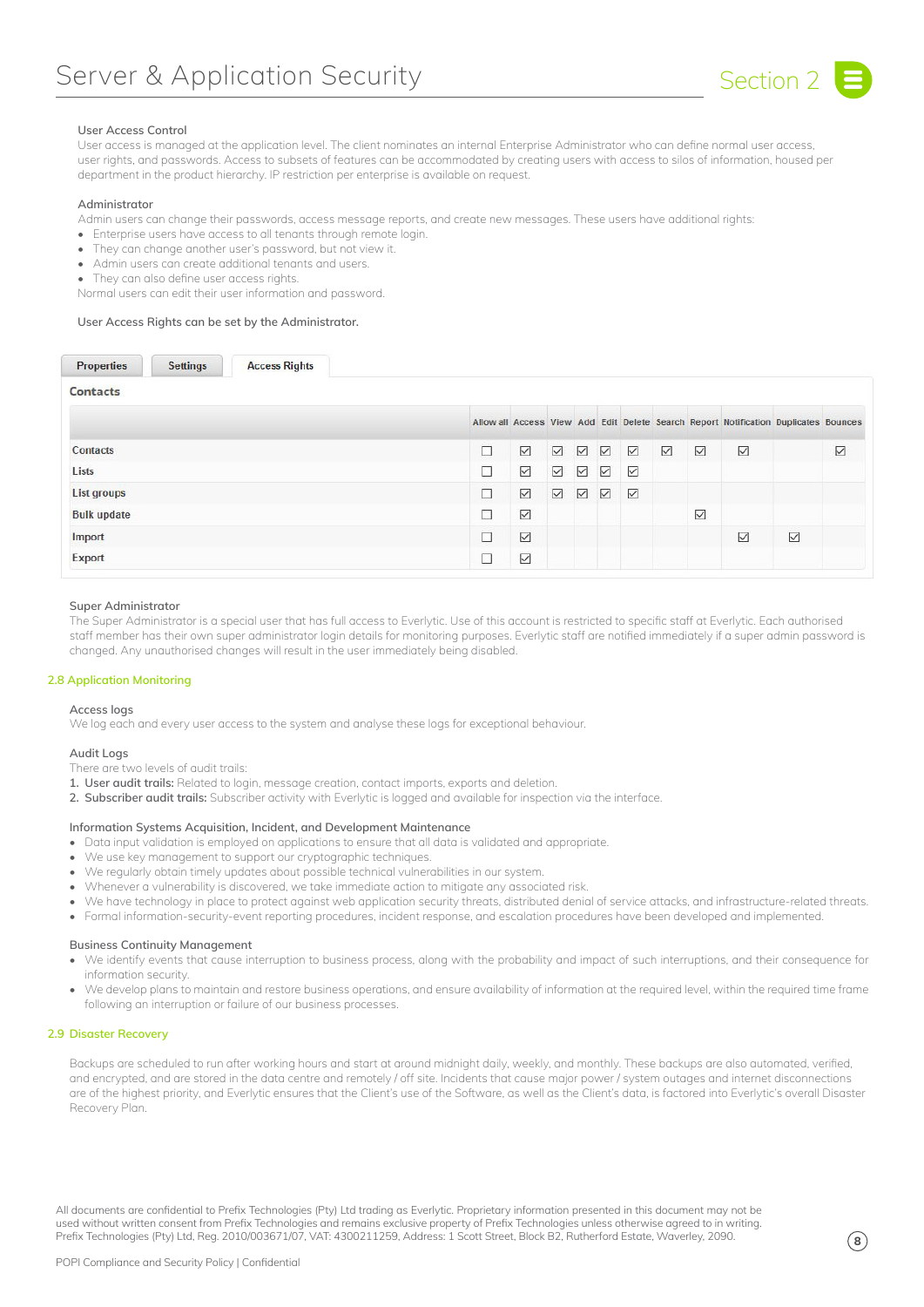

Everlytic has three levels of disaster recovery planning:

# **1. Single Server Failure**

 If a single web server goes down, our load balancer automatically stops sending traffic to the failing server and diverts traffic to the healthy one. Such switchovers are automatic and take no longer than 32 seconds. For our database servers, no failover is available as yet as we are currently in the process of migrating to Microsoft Azure. However, we will rely on our two backups, specifically the full-server backup, should an incident occur.

#### **2. Complete Component Failure**

- In the very unlikely event of a complete component failing (like our web cluster), we have a 12-hour SLA with our ISP on repairing boxes. If it is impossible to restore the node of a cluster, a new node will be installed, and the data will be restored from a backup.
- We perform backups every 24 hours. Restore time for a complete component failure is 24 hours but, based on our distributed infrastructure, it's extremely unlikely that this will happen.

# **3. Site Failure**

In the unlikely event of a nuclear bomb, or the complete destruction of our ISP, the entire product can be restored from offsite backups. Restore time for complete site failure is a maximum of 48 hours.

# **2.10 Tests and Audits**

We conduct monthly vulnerability testing on our internal networks and servers, with additional testing after each upgrade. Additionally, we continually monitor our systems and alert security staff of any malicious activity.

 Annual penetration tests are conducted by Vox. We also had an external service provider perform a penetration test, our recent test was done by Sensepost in 2018 and our next one is scheduled to be concluded before the end of this year.

# **2.11 Error Logs**

 We have exception handling at all layers of the product. Verbose errors are only logged to a secure and private location;they are never displayed to the public.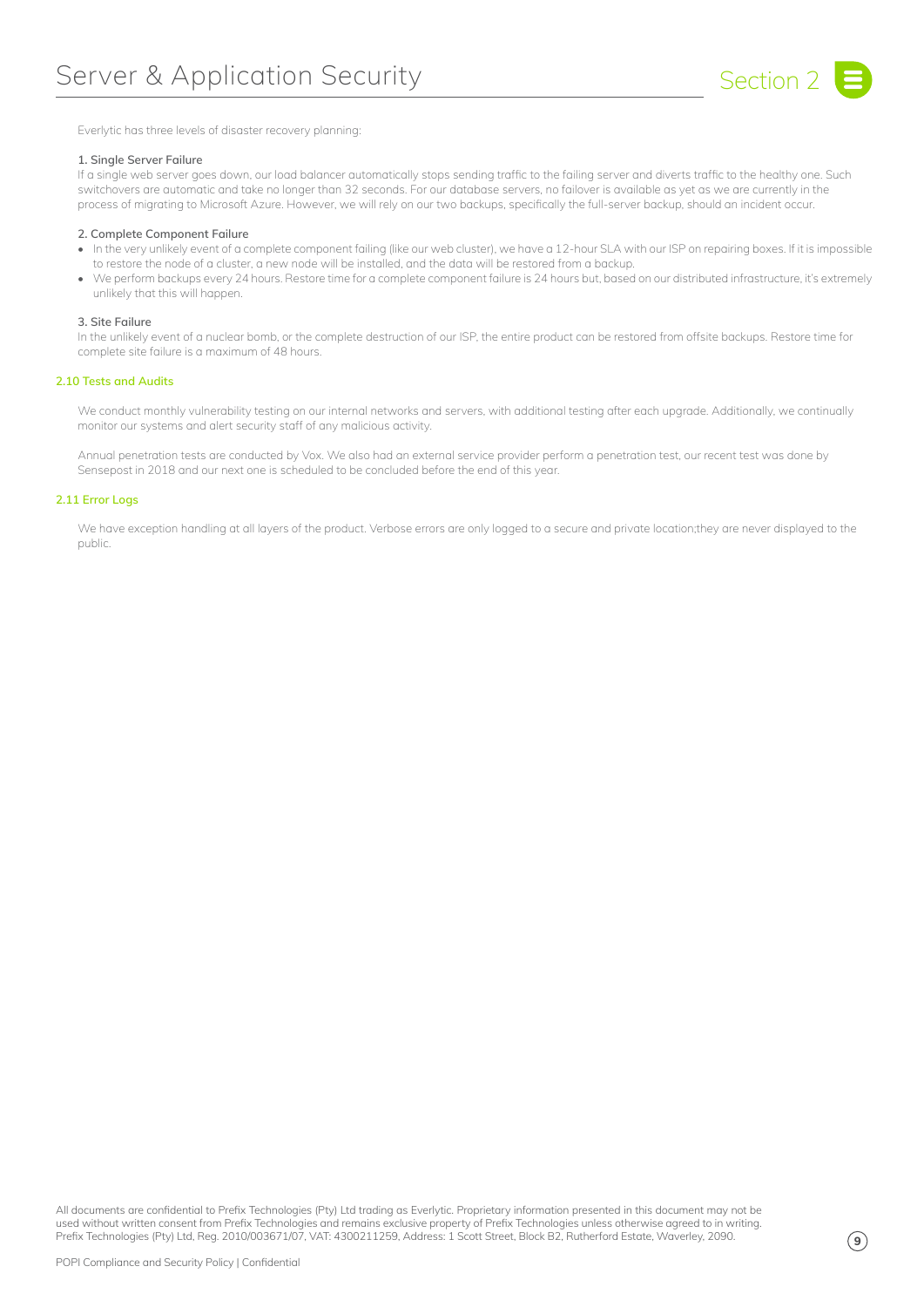

Access to client data from within our company is limited to essential staff who are required to access our systems for client service or maintenance purposes. This section outlines the measures that Everlytic has taken to ensure client data is kept safe, even within Everlytic's offices.

# **3.1 Physical Access to Everlytic Office**

 We employ the following physical safety measures within our office:

- Gated security
- Keycard entry
- Receptionist to identify / welcome anyone who does not have access
- Receptionist to ensure all visitors sign our visitor register
- CCTV

These access records and procedures are reviewed by management regularly.

# **3.2 Everlytic Staff**

In general, all support staff and assigned client relationship managers have access to client data to support clients. These employees are moderated by their employment contracts, and the gravity of their access rights is re-enforced during induction. Access is physically restricted to the Everlytic office through IP restriction; only staff on our IP network can access client data. Furthermore, staff members can only access client data if they have permission to do so.

 All Everlytic staff and contractors attest to terms and conditions that specifically outline privacy, information security, and confidentiality. Everlytic staff are also trained yearly on the following:

- Compliancy
- General procedures
- Paper records
- Email and personal productivity software
- Electronic remote access
- Laptops / notebooks
- Mobile storage devices
- Data transfer
- Monitoring
- Breach management

# **3.3 Employee, Contractor & Service Provider Procedures**

- Background checks (including criminal record checks) are conducted on all staff and contractors before they are hired.
- Personnel who retire, transfer from any internal department, resign etc. are removed immediately from mailing lists and access control lists. Relevant changes also occur when staff transfer to other internal assignments.
- New staff are carefully coached and trained before being allowed to access confidential or personal files.
- Contractors, consultants, and external service providers employed by Everlytic are subject to a strict formal contract in line with the provisions of the POPI Act. The terms of the contract, and undertakings given, are reviewed and audited to ensure compliance. External partners are never given permission to client data unless approved by the client in writing.
- Everlytic has an up-to-date Acceptable Usage Policy relating to the use of any office technology and software (e.g. telephone, mobile phone, fax, email, internet, intranet, and remote access, etc.) by its staff. This policy is understood and signed by each user of such technology at Everlytic.
- Staff ensure that callers to the office or other unauthorised persons are unable to view personal or sensitive information, whether held on paper documents or information displayed on PC monitors, etc.
- All staff ensure that PCs are logged off or 'locked' when left unattended. Where possible, staff are restricted from saving files to the local disk. Users are instructed to only save files to their allocated network drive.

# **3.4 Everlytic Policies & Controls for Unauthorised Access to Client Information**

# **Paper Records**

- Paper records and files containing personal data are handled in such a way as to restrict access to only those persons with business reasons to access them.
- Everlytic shreds all paper records that contain confidential information. Other secure disposal methods are in place and properly used for confidential material not on paper.
- Facsimile technology (fax machines) are not used for transmitting documents containing personal data.
- Papers with confidential data are locked away when not in use.

# **Email & Personal Productivity Software**

- Standard unencrypted email is never used to transmit data of a personal or sensitive nature. Clients who wish to use email to transfer such data must ensure that personal or sensitive information is encrypted or password protected, either through file encryption or through the use of a secure email facility that encrypts the data (including attachments) being sent.
- Everlytic scans and flags outgoing emails and attachments for keywords that indicate the presence of sensitive data such as banking and credit card details.

# **Remote Access**

 When accessing this data remotely, it is done via a secure encrypted link via an SSL VPN tunnel with relevant access controls in place. Stringent security and access controls, such as strong passwords, are used for an additional layer of protection.